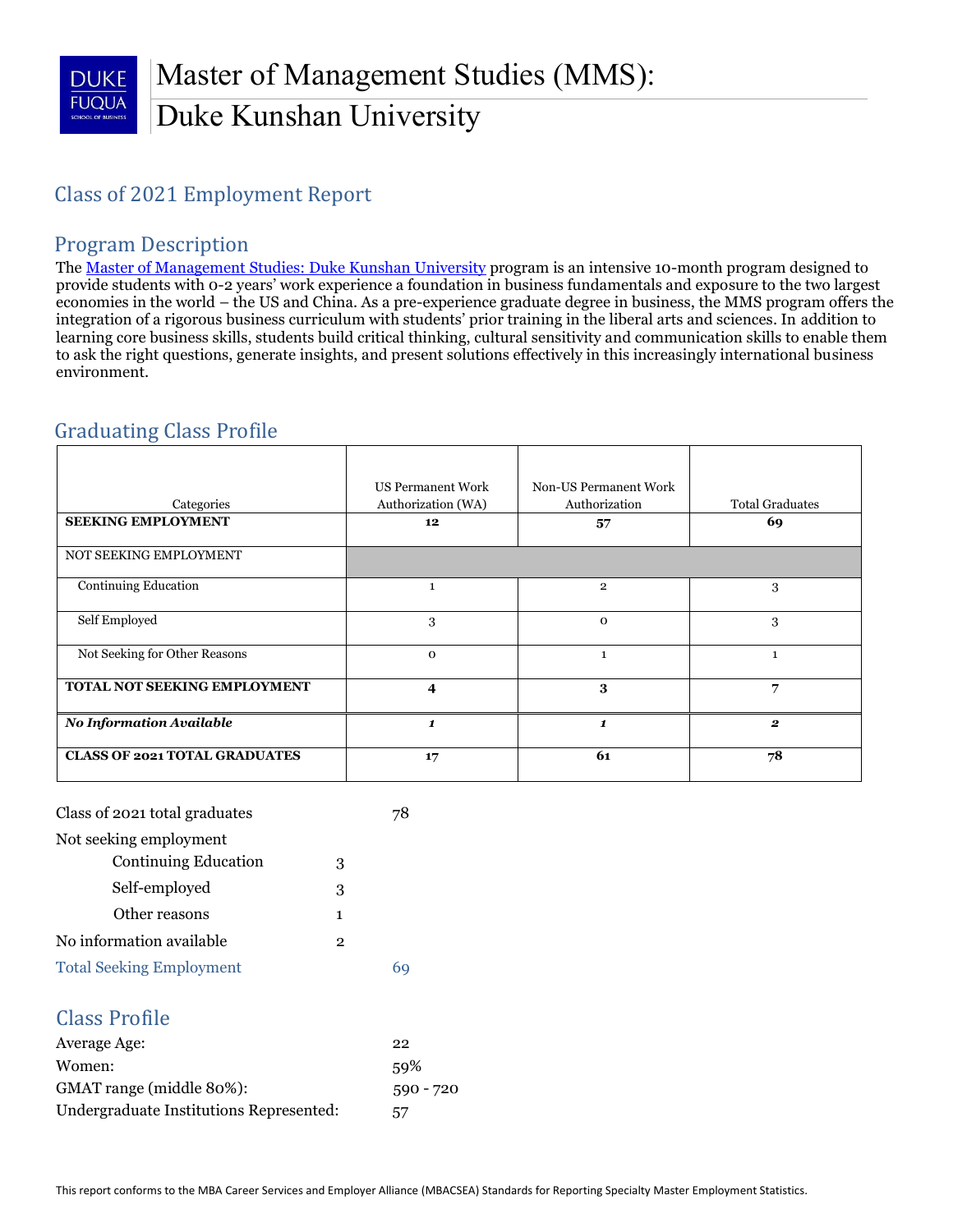

### Employment Statistics – Timing of Job Acceptances<sup>1</sup>

|                                  | Total<br>Seeking<br>Employment | <b>Between</b><br>Graduation and Six<br>Months Post<br>By Graduation<br>Graduation |     |    | <b>Total Accepted Six</b><br><b>Months Post</b><br>Graduation |    | Between Six<br>Months and<br>Seven Months<br><b>Post Graduation</b> |                  | Total Accepted<br>Seven Months<br><b>Post Graduation</b> |    |      |
|----------------------------------|--------------------------------|------------------------------------------------------------------------------------|-----|----|---------------------------------------------------------------|----|---------------------------------------------------------------------|------------------|----------------------------------------------------------|----|------|
|                                  | #                              | #                                                                                  | %   | #  | %                                                             | #  |                                                                     | #                | %                                                        | #  |      |
| <b>US Permanent WA</b>           | 12                             | $\overline{4}$                                                                     | 33% | 8  | 67%                                                           | 12 |                                                                     | $\boldsymbol{O}$ | $\boldsymbol{o}$                                         | 12 |      |
| Non-US Perm WA                   | 57                             | 40                                                                                 | 70% | 16 | 28%                                                           | 56 | 99%                                                                 | 1                | $2\%$                                                    | 57 | 100% |
| <b>TOTAL</b><br><b>GRADUATES</b> | 69                             | 44                                                                                 | 64% | 24 | 35%                                                           | 68 |                                                                     | 1                | $1\%$                                                    | 69 |      |

Primary Source of Full-Time Job Acceptances (School-facilitated and Graduate-facilitated)

- 19%
- of accepted full-time job offers, or 13 jobs, were Fuqua-facilitated. These jobs were found through alumni connections, campus interviews or job postings, or due to other introductions or events.
- 81%
- of accepted full-time job offers, or 55 jobs, were Graduate-facilitated. These jobs were found through networking, internet searches, job postings, third-party recruiters, or other avenues.

## Full-time Salary Report

l

| <b>BASE SALARY</b>     | # Reporting | % Reporting | Mean     | Median   |
|------------------------|-------------|-------------|----------|----------|
| <b>US Permanent WA</b> | 9           | 75%         | \$67,856 | \$70,000 |
| Non-US Perm WA         | 55          | 98%         | \$34,661 | \$33,993 |
| <b>Total Graduates</b> | 64          | 94%         | \$39,329 | \$37,250 |

All salaries reported in USD, regardless of job location.

<sup>1</sup> Job offer date and job acceptance date similar for many candidates, so only job acceptance date included.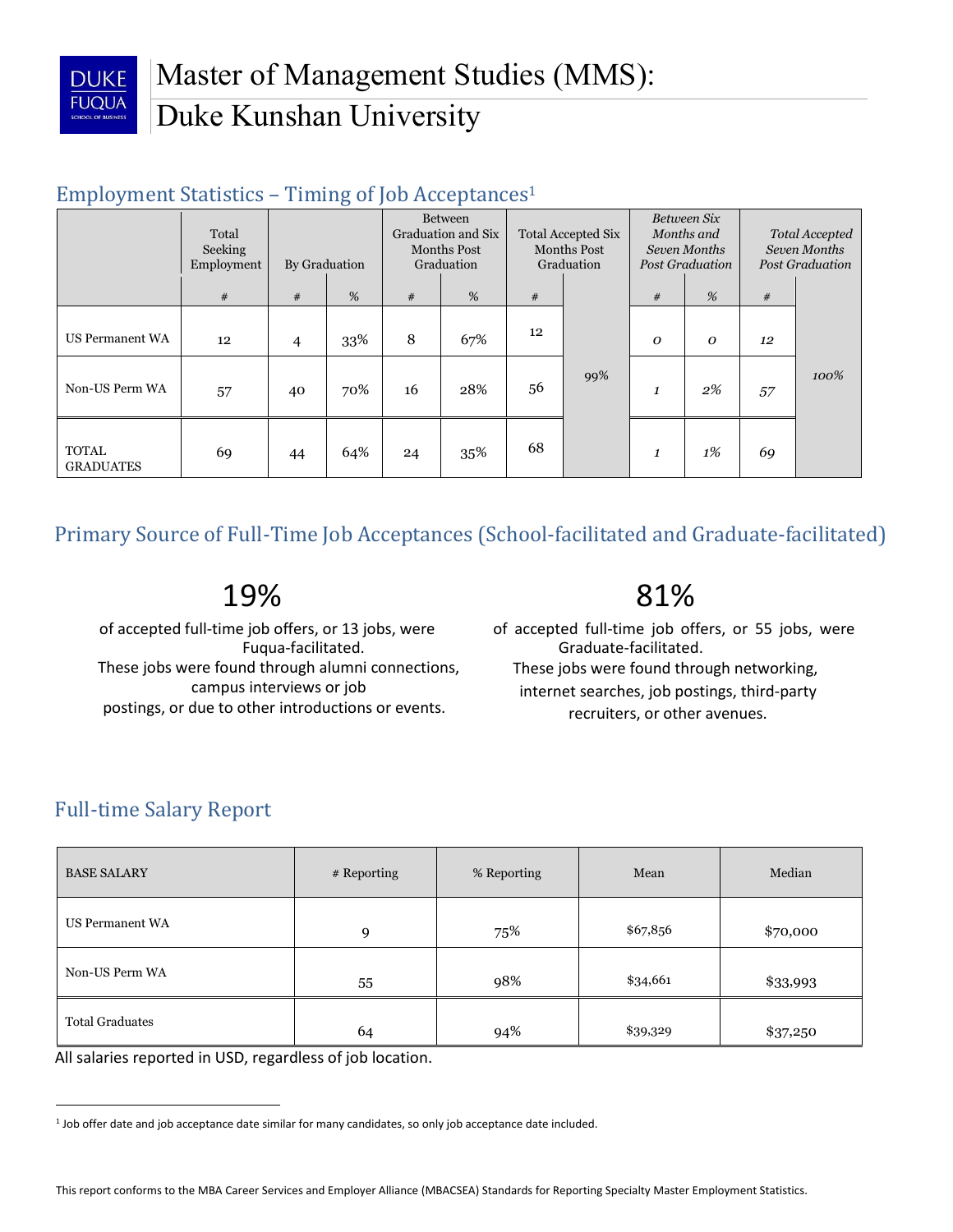

## Job Locations Worldwide

| Job Locations                              | US Citizenship | Chinese Citizenship | Rest of the World | % Total Graduates |  |
|--------------------------------------------|----------------|---------------------|-------------------|-------------------|--|
| <b>United States</b>                       | 11             | $\mathbf 0$         | $\mathbf 0$       | 16%               |  |
| Chinese Mainland, Hong Kong, and<br>Taiwan | $\mathbf 0$    | 54                  | $\mathbf{O}$      | 79%               |  |
| Rest of World                              | $\mathbf 0$    | 1                   | $\overline{2}$    | 4%                |  |
| <b>Total Graduates</b>                     | 11             | 55                  | $\overline{2}$    | 100%              |  |

## Full-time Salary Report by Job Location

| <b>BASE SALARY</b>                         | # Working in that<br>area | % Working in that<br>area | Mean     | Median   |
|--------------------------------------------|---------------------------|---------------------------|----------|----------|
| <b>United States</b>                       | 9                         | 14%                       | \$67,856 | \$70,000 |
| Chinese mainland, Hong Kong, and<br>Taiwan | 53                        | 83%                       | \$34,314 | \$33,993 |
| Rest of World                              | $\overline{2}$            | 3%                        | \$43,850 | \$43,850 |

All salaries reported in USD, regardless of job location.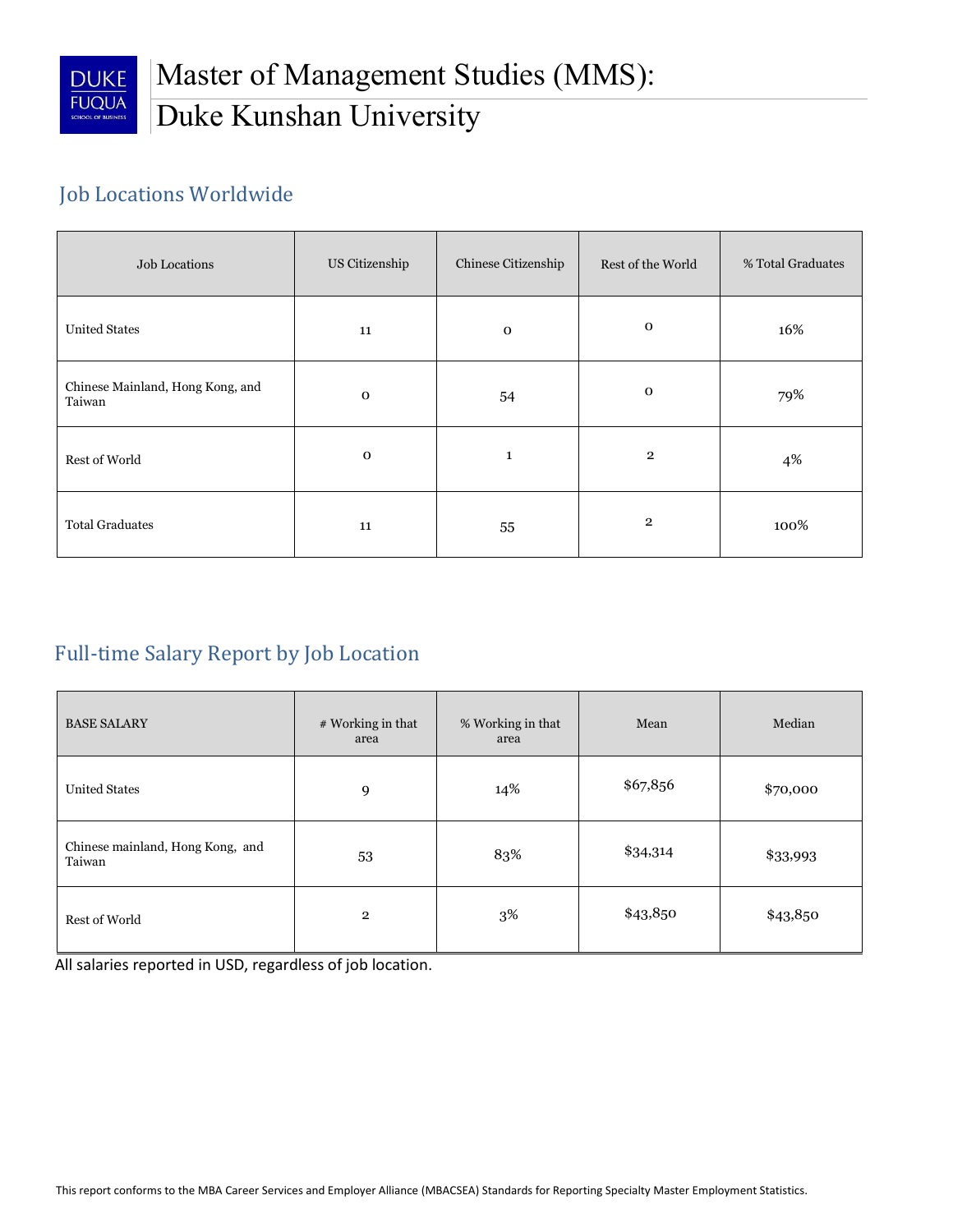

#### Job Locations in China



#### Employers hiring MMS: DKU 2021 Graduates for a full-time role include:

Agricultural Bank of China Alibaba Allinpay Network Service Amaris Consulting American Chemistry Council AstraZeneca Baidu BOC International (China) Bilibili ByteDance Capital Factory China Development Bank China International Capital Corporation China Merchants Bank (2) China Renaissance China Securities (2) Datayes Deloitte (2) DiDi (2) EY (2) Forsyth Barr Investment Fosun Group General Motors Huatai United Securities

Huawei (4) Hundsun Technologies JD.com (2) Kantar Kuaishou Technology L'Oreal Meituan (3) Mercer MM Capital NetEase (4) Pebble Beach Company Ping An Technology Procter & Gamble PwC (2) Shanghai International Trust Shanghai Pudong Development Bank Shenwan Hongyuan Securities Shopee Suzhou China Culture & Tourism Development Tencent (2) Topsperity Securities Yillion Bank ZTF Securities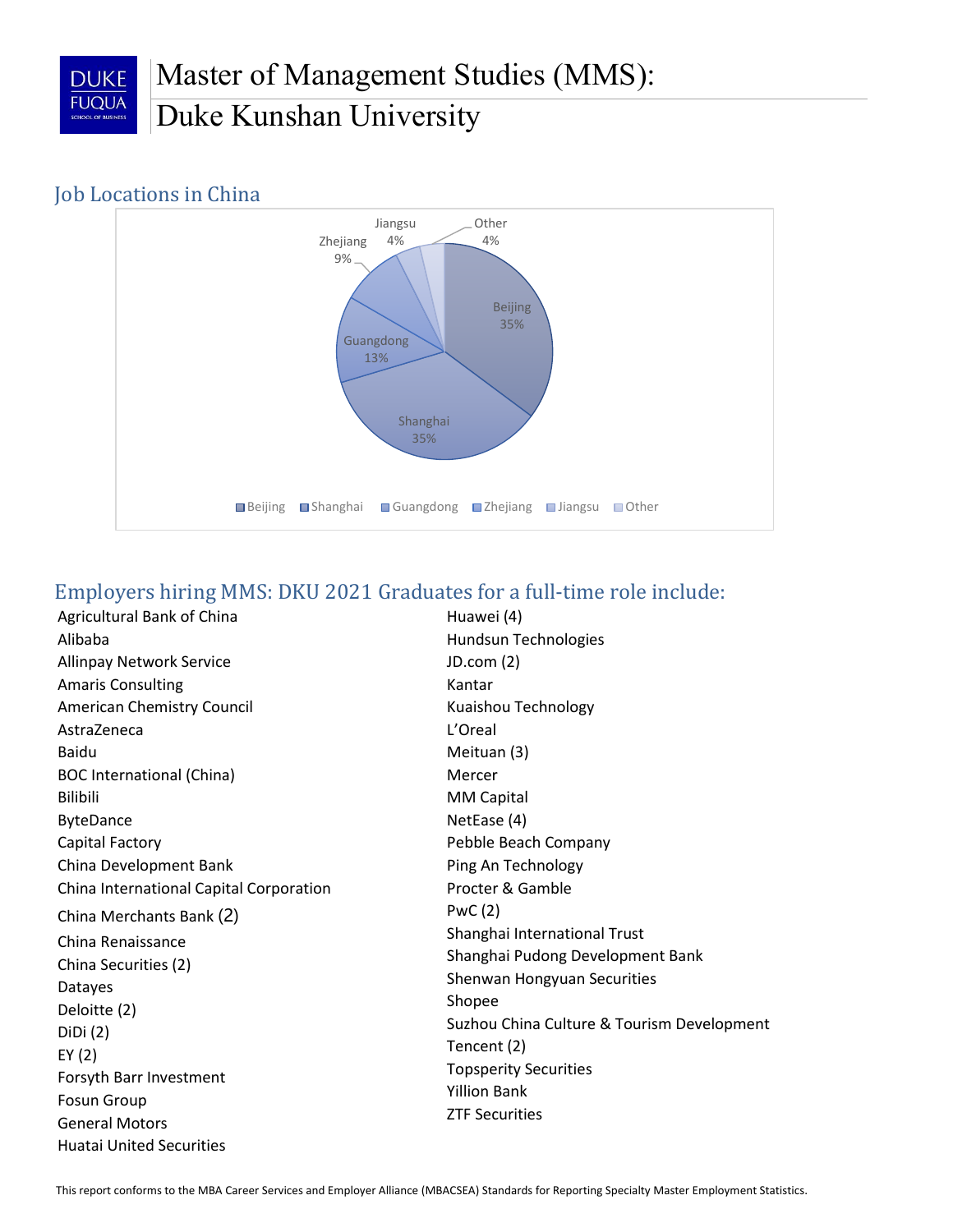

## Employment by Industry:



## Employment by Function:

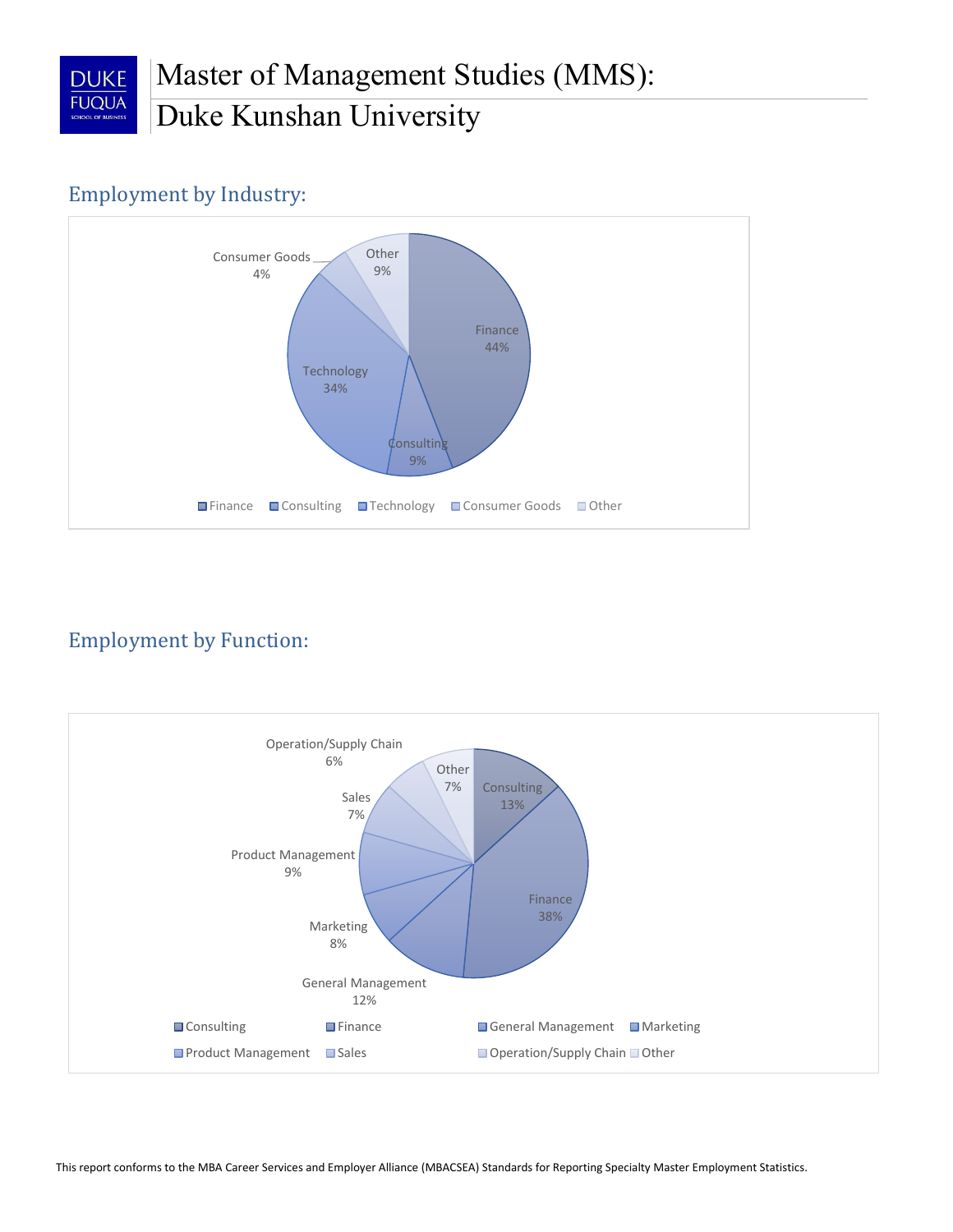

## Appendix: Employment Trends Over Years



Key Industry Employment Trends